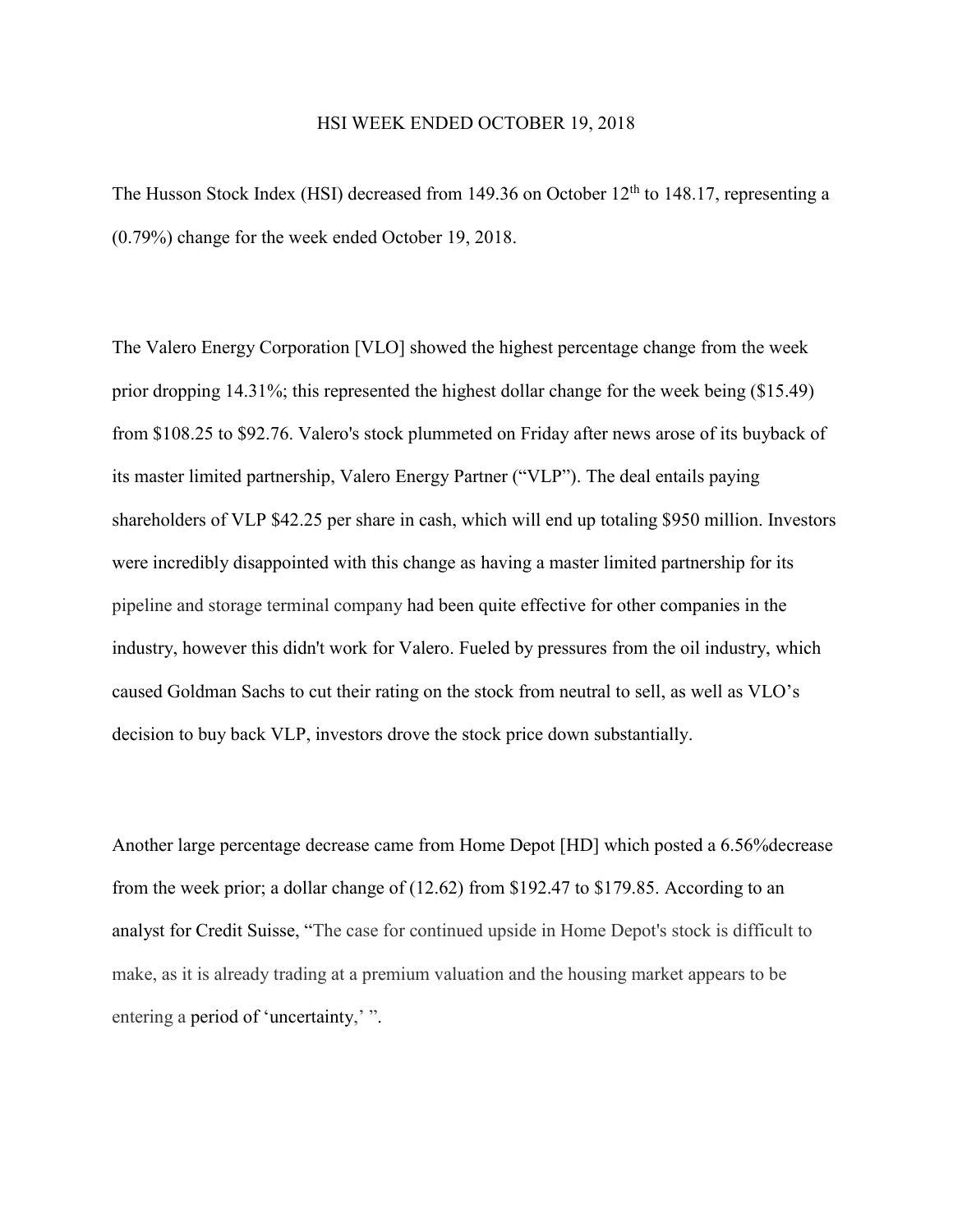Lastly, the highest positive percentage and dollar change for the week came from Charter Communications [CHTR]. Charter posted an increase of 4.08% which represented a dollar change of \$12.60, from \$308.74 to \$321.34. There doesn't appear to be any news related to the increase, however Charter's stock price had fallen approximately \$18 in the past two weeks, and it has now returned within \$5 of where it had been before the consecutive decreases.

The HSI was developed by Marie Kenney, while a student at Husson University, in consultation with Associate Professor J. Douglas Wellington. The index is currently being tracked and analyzed by Husson student Dominick Lizotte. The HSI tracks and analyzes 29 companies that are considered to have an effect on the Maine economy. These companies are either based in Maine or have an influence on the Maine economy through employment, and overall presence in the State. This price-weighted index offers a numerical break down of Maine's economy to help provide a better understanding of Maine's economy. The analysis looks into the events of the week and tries to explain significant changes in the stock prices of the companies that comprise the Husson Stock Index.

## References

Caplinger, D. (2018, October 19). Why Valero Energy, eBay, and New Age Beverages Slumped Today. Retrieved from [https://www.fool.com/investing/2018/10/19/why-valero-energy-ebay](https://www.fool.com/investing/2018/10/19/why-valero-energy-ebay-new-age-beverages-slumped.aspx)[new-age-beverages-slumped.aspx](https://www.fool.com/investing/2018/10/19/why-valero-energy-ebay-new-age-beverages-slumped.aspx)